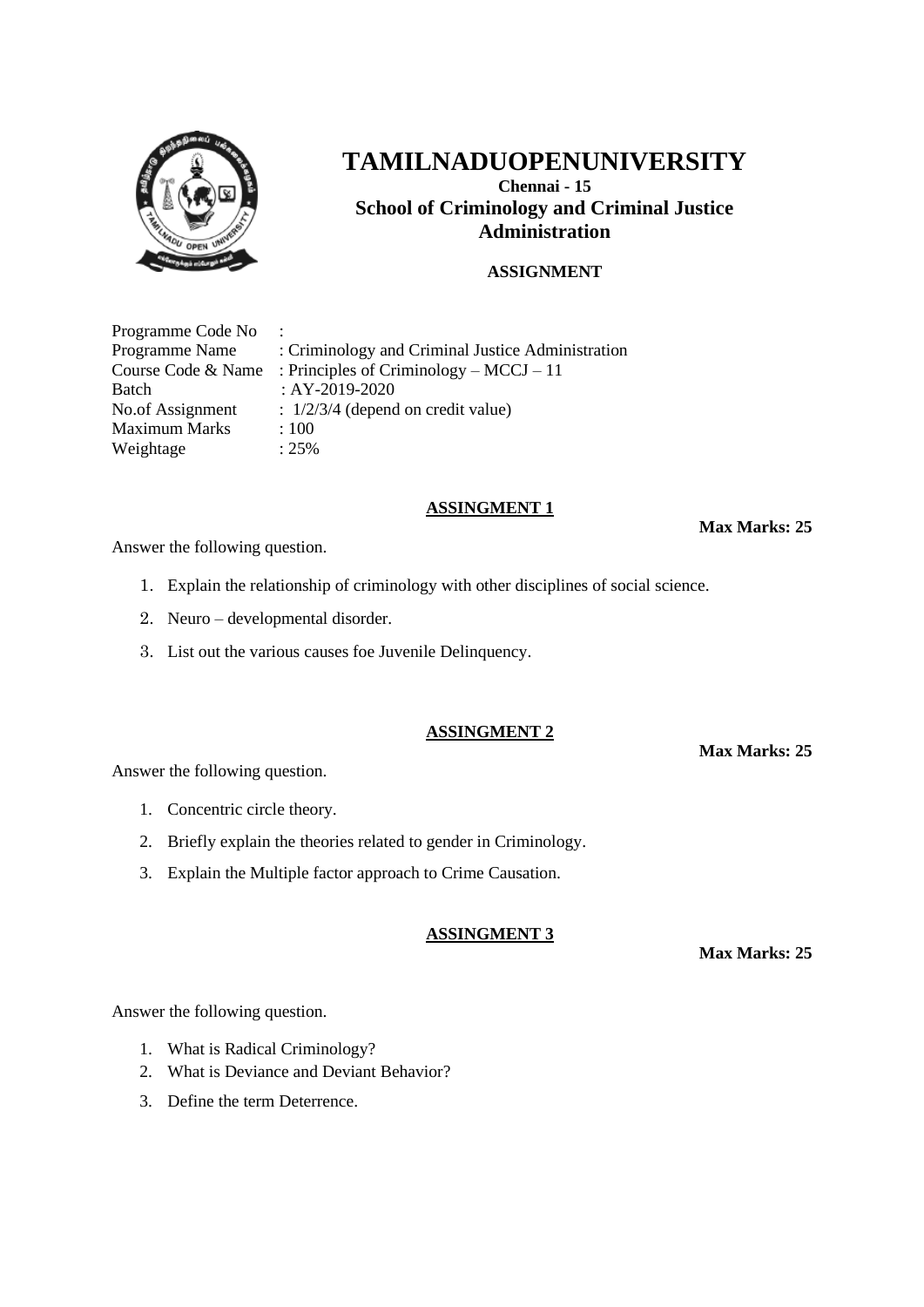

**Chennai - 15 School of Criminology and Criminal Justice Administration**

## **ASSIGNMENT**

| Programme Code No    | $\ddot{\phantom{a}}$                              |
|----------------------|---------------------------------------------------|
| Programme Name       | : Criminology and Criminal Justice Administration |
| Course Code & Name   | : Criminal Law and Special Law - MCCJ - 12        |
| <b>Batch</b>         | : AY-2019-2020                                    |
| No.of Assignment     | $: 1/2/3/4$ (depend on credit value)              |
| <b>Maximum Marks</b> | :100                                              |
| Weightage            | :25%                                              |

## **ASSINGMENT 1**

Answer the following question.

- 1. Trace back the evolution of Indian judiciary system.
- 2. Dying Declaration and its importance.
- 3. Explain the various types of evidences with examples.

## **ASSINGMENT 2**

Answer the following question.

- 1. Who is a Judicial Magistrate?
- 2. Adultery Discuss.
- 3. What is Criminal law?

## **ASSINGMENT 3**

Answer the following question.

- 1. Explain the term Arrest, Bail, seizure.
- 2. Indian Evidence Act.
- 3. Probation of Offenders Act 1958.

**Max Marks: 25**

**Max Marks: 25**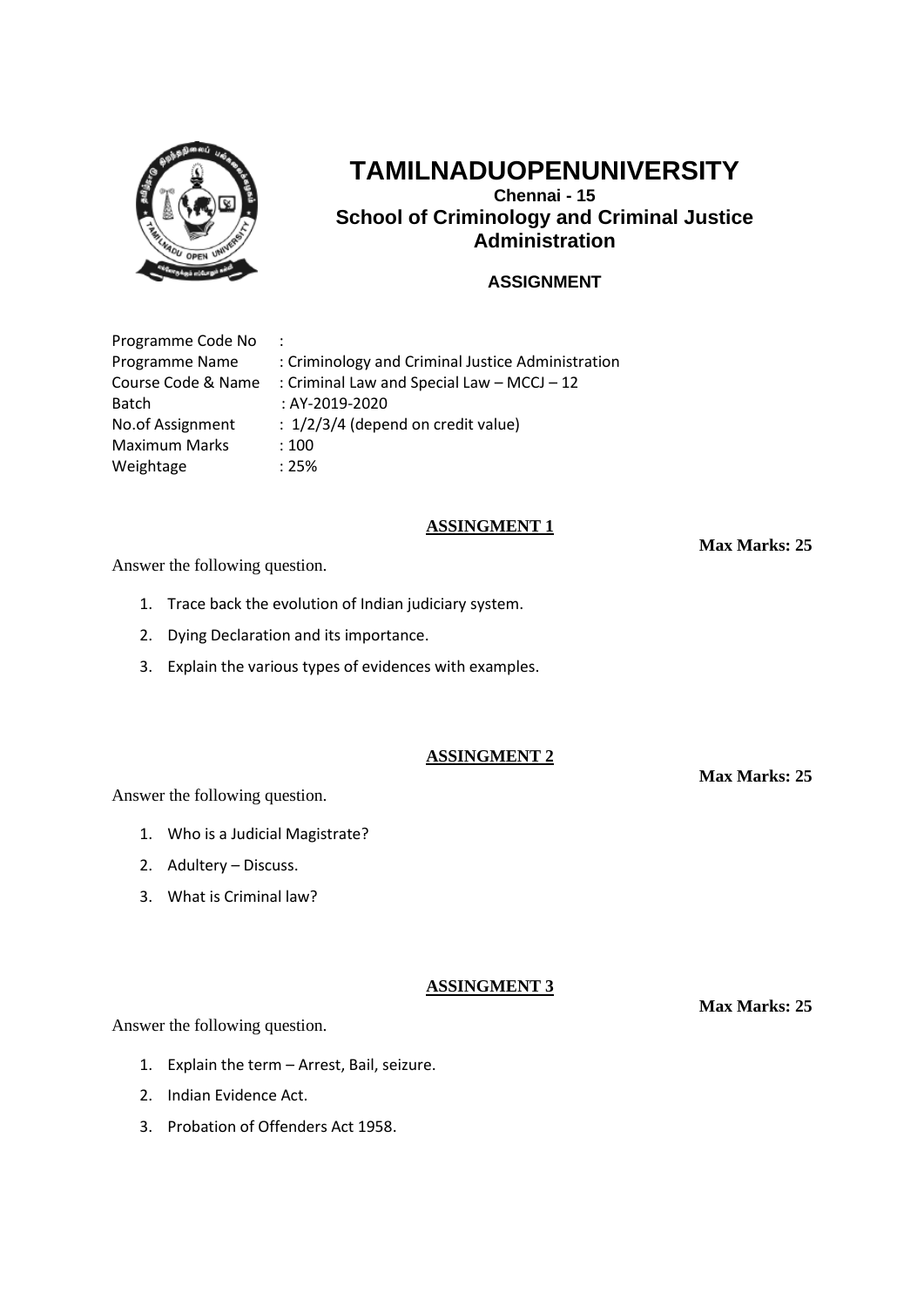

**Chennai - 15 School of Criminology and Criminal Justice Administration**

## **ASSIGNMENT**

| Programme Code No    | $\ddot{\phantom{0}}$                              |
|----------------------|---------------------------------------------------|
| Programme Name       | : Criminology and Criminal Justice Administration |
| Course Code & Name   | : Criminal Procedures and Evidence – MCCJ -13     |
| Batch                | : AY-2019-2020                                    |
| No.of Assignment     | $\therefore$ 1/2/3/4 (depend on credit value)     |
| <b>Maximum Marks</b> | :100                                              |
| Weightage            | $: 25\%$                                          |

#### **ASSINGMENT 1**

**Max Marks: 25**

Answer the following question.

- 1. Physical Evidence.
- 2. Probation and Parole.
- 3. Cognizable and Non- Cognizable Offences.

#### **ASSINGMENT 2**

Answer the following question.

- 1. Article 22(2) explain.
- 2. List out the rights of a arrested Person.
- 3. Organizational structure of Tamil Nadu police

#### **ASSINGMENT 3**

Answer the following question.

- 1. Hierarchical organization of Judiciary in India.
- 2. Explain the concept Presumption of Innocent.
- 3. Explain the conditions under which a police officer can conduct search without warrant in Investigation.

**Max Marks: 25**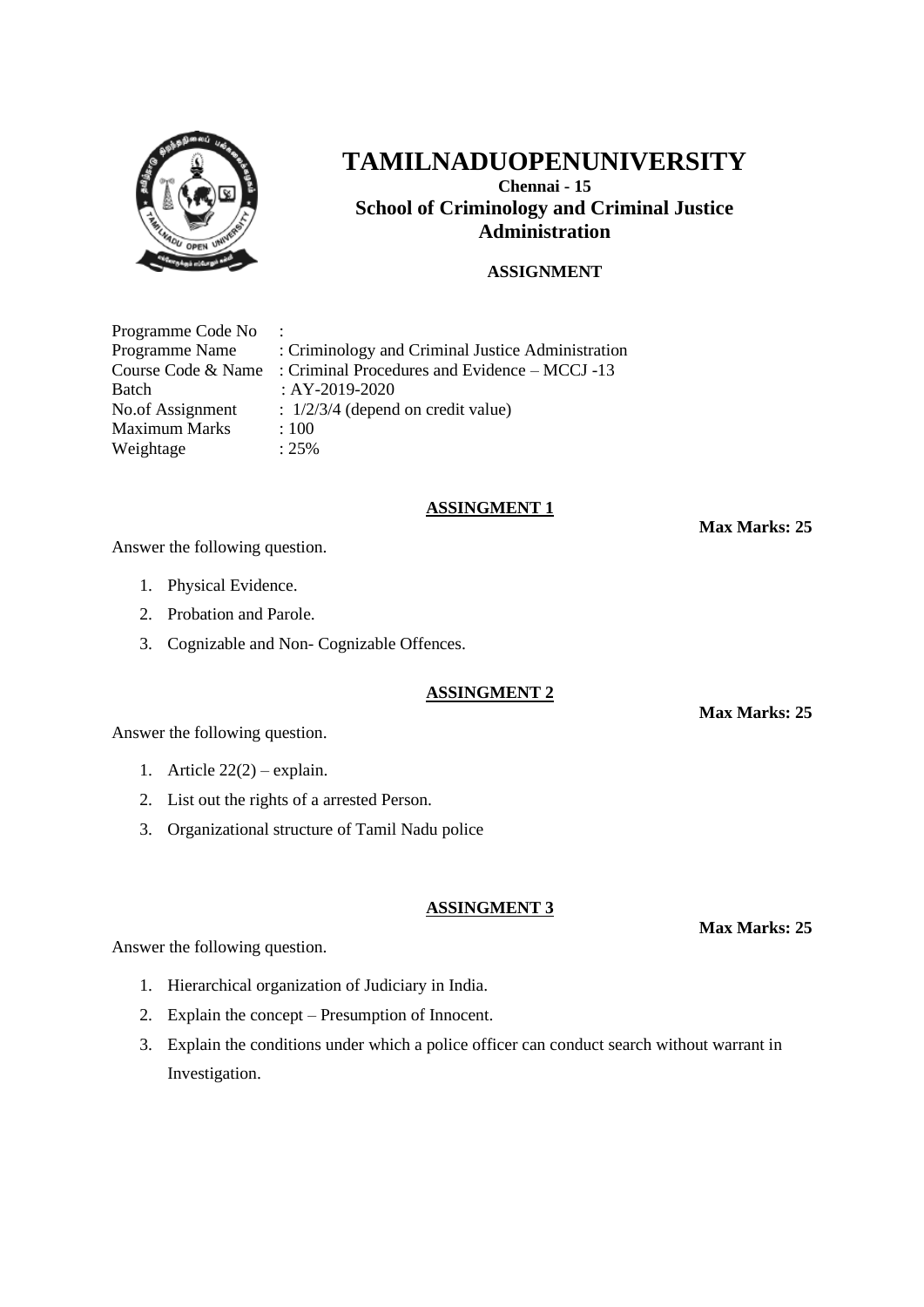

**Chennai - 15 School of Criminology and Criminal Justice Administration**

## **ASSIGNMENT**

| Programme Code No    | $\sim$ 100 $\sim$                                 |
|----------------------|---------------------------------------------------|
| Programme Name       | : Criminology and Criminal Justice Administration |
| Course Code & Name   | : Police Administration – MCCJ -14                |
| Batch                | : AY-2019-2020                                    |
| No.of Assignment     | $\therefore$ 1/2/3/4 (depend on credit value)     |
| <b>Maximum Marks</b> | :100                                              |
| Weightage            | $: 25\%$                                          |

#### **ASSINGMENT 1**

Answer the following question.

- 1. Structure and organization of state police.
- 2. Modern policing.
- 3. Crime prevention techniques adopted by police in India.

## **ASSINGMENT 2**

Answer the following question.

- 1. Community policing.
- 2. Police Act 1861 explain.
- 3. Police and Secondary victimization.

#### **ASSINGMENT 3**

**Max Marks: 25**

Answer the following question.

- 1. The importance of psychological counselling to police officials Discuss.
- 2. Police Interrogation and Human Rights Violation.
- 3. Importance of Scene of Crime Explain.

**Max Marks: 25**